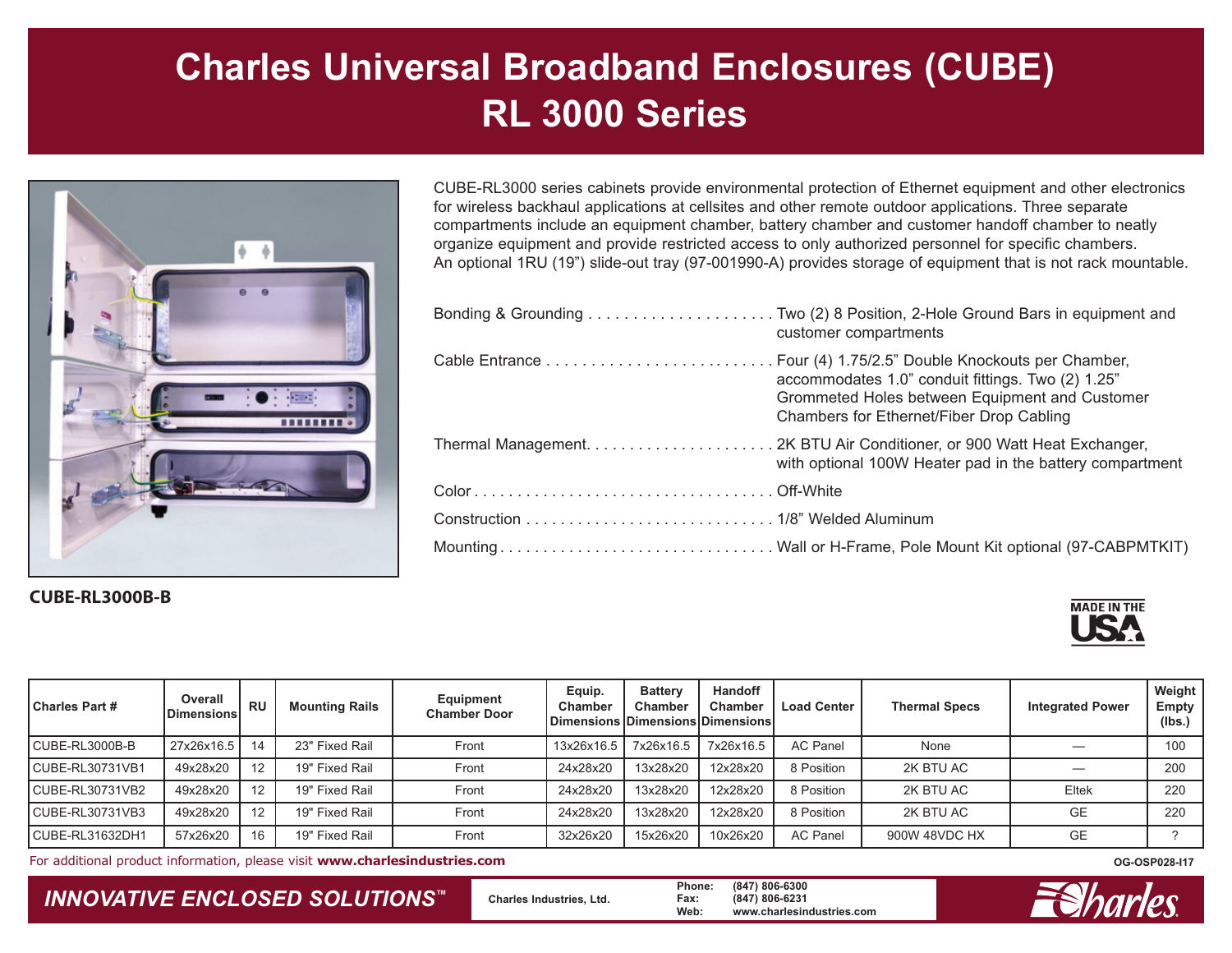**CUBE-RL3000B-B Dimensional Views**



*All measurements in inches.*



For additional product information, please visit **www.charlesindustries.com**

**OG-OSP028-I17**

### *INNOVATIVE ENCLOSED SOLUTIONS ™*

 **Charles Industries, Ltd. Phone: (847) 806-6300 Fax: (847) 806-6231 Web: www.charlesindustries.com**

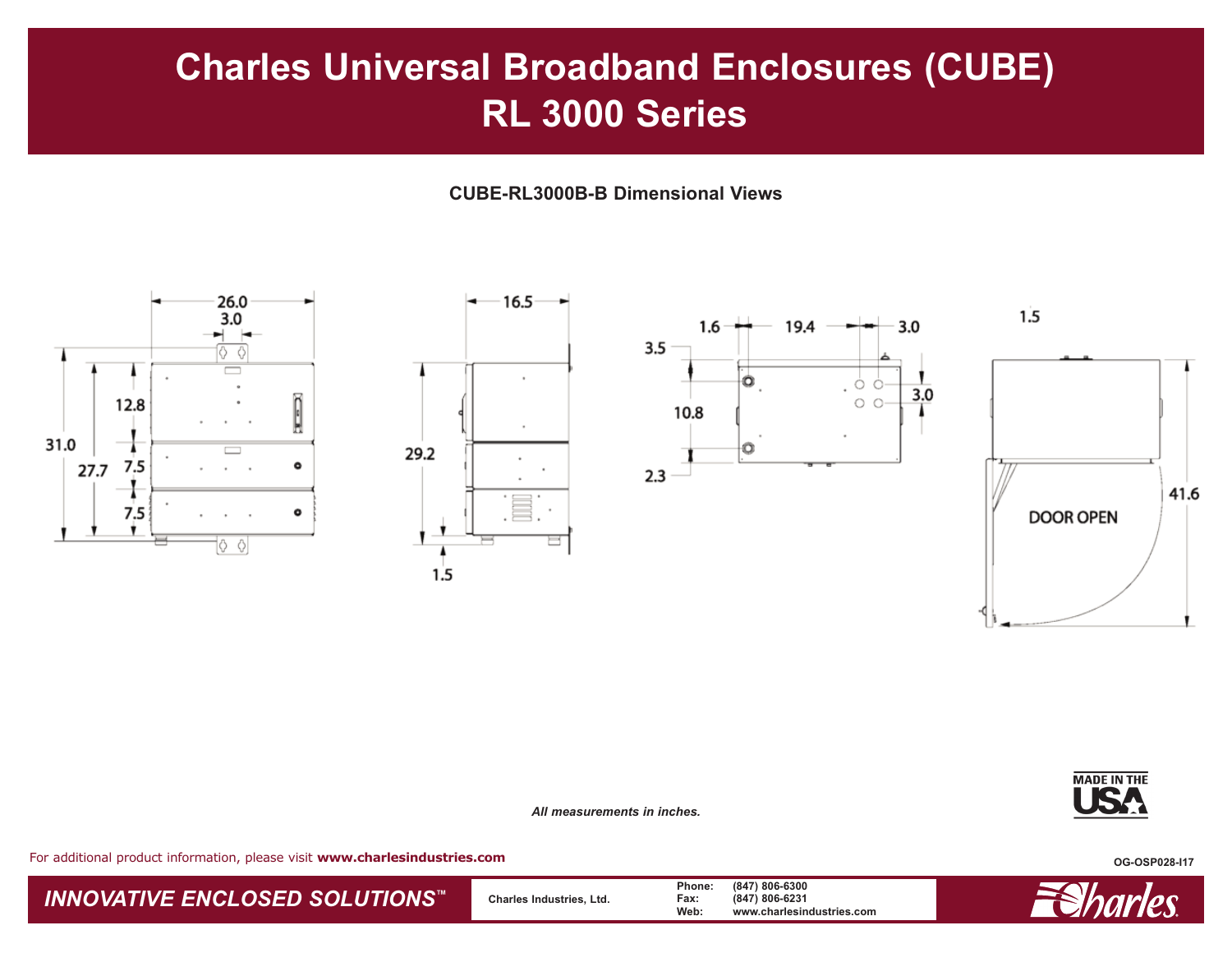**CUBE-RL30731VB3 Dimensional Views**



*All measurements in inches.*

For additional product information, please visit **www.charlesindustries.com**

**OG-OSP028-I17**

*INNOVATIVE ENCLOSED SOLUTIONS ™*

 **Charles Industries, Ltd. Phone: (847) 806-6300 Fax: (847) 806-6231 Web: www.charlesindustries.com**